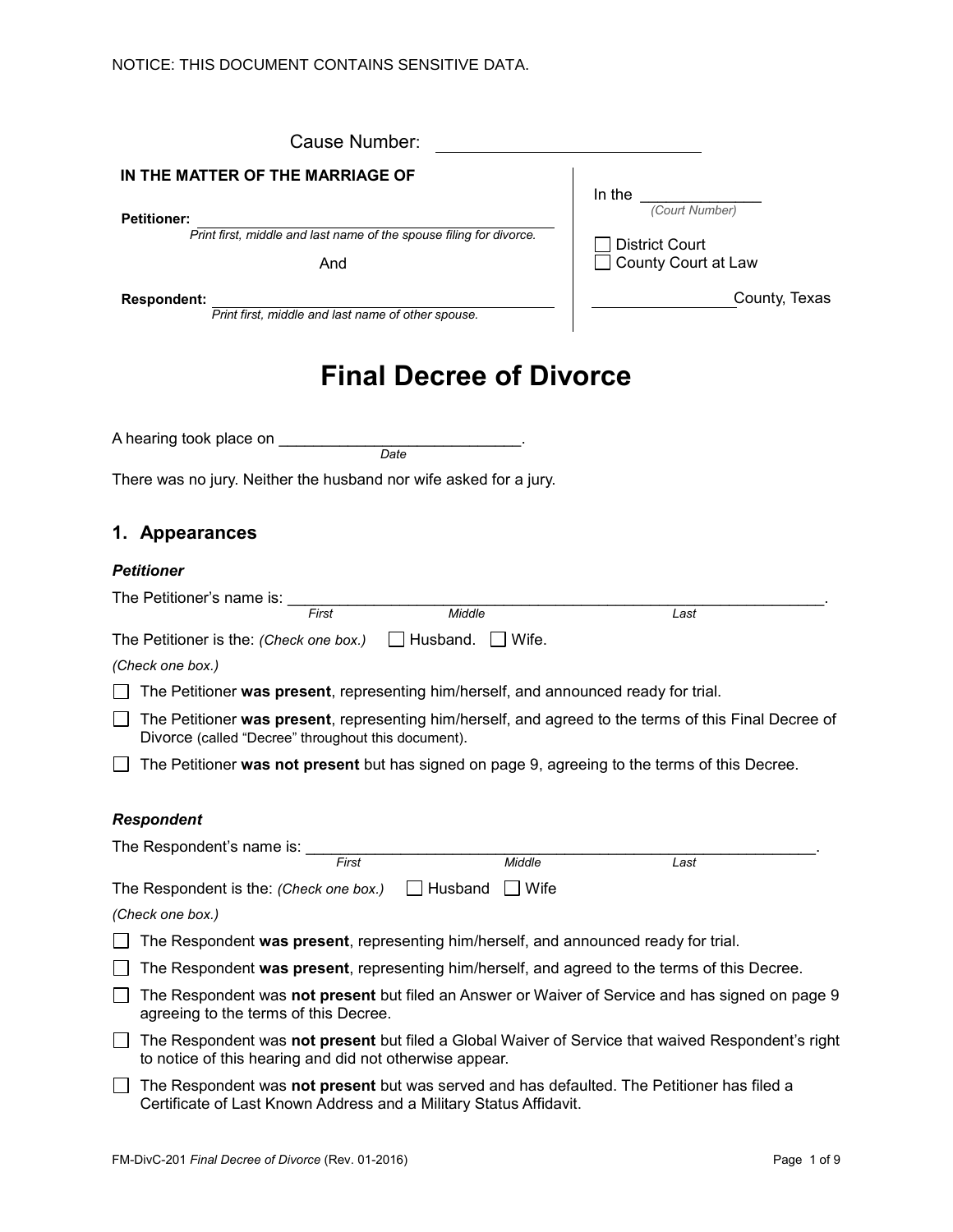**2. Record**

The Court fills out this box.

A Court reporter recorded today's hearing.

 $\Box$  A Court reporter did not record today's hearing because the Husband, Wife, and judge agreed not to make a record.

 $\Box$  A Statement of the Evidence was signed by the Court.

# **3. Jurisdiction**

The Court heard evidence and finds that it has jurisdiction over this case and the parties, that the residency and notice requirements have been met, and that the *Petition for Divorce* meets all legal requirements.

The Court finds that: *(Check one box.)*

it has been at least 60 days since the *Petition for Divorce* was filed.

|  |  | the 60 day waiting period is not required because: (Check one box.) |  |
|--|--|---------------------------------------------------------------------|--|
|  |  |                                                                     |  |

Petitioner has an active Protective Order under Title 4 of the Texas Family Code, or an active magistrate's order for emergency protection under Article 17.292 of the Texas Code of Criminal Procedure against Respondent because Respondent committed family violence during the marriage.

 $\Box$  Respondent has a final conviction or has received deferred adjudication for a crime involving family violence against Petitioner or a member of Petitioner's household.

## **4. Divorce**

IT IS ORDERED that the Petitioner and the Respondent are divorced.

## **5. Children**

## *5A.Children with Separate Final Court Order*

The Court finds that the Husband and Wife are the parents of the child/ren listed below who are under 18 years of age or still in high school.

|                | Child's name | Sex | Date of Birth State where child lives now |
|----------------|--------------|-----|-------------------------------------------|
| 1              |              |     |                                           |
| 2              |              |     |                                           |
| 3              |              |     |                                           |
| $\overline{4}$ |              |     |                                           |
| 5              |              |     |                                           |
| 6              |              |     |                                           |
|                |              |     |                                           |

|             |                |        |               |            | The Court finds that a separate final court order for conservatorship (custody) and support of the child/ren |
|-------------|----------------|--------|---------------|------------|--------------------------------------------------------------------------------------------------------------|
| was made in |                | County |               | in Cause # |                                                                                                              |
|             | Name of County |        | Name of State |            |                                                                                                              |

#### **A copy of the order is attached to this** *Final Decree of Divorce* **as Exhibit A**.

The Court further finds that the court that made the attached order has continuing, exclusive jurisdiction over the child/ren. No changes are made to the attached order in this *Final Decree of Divorce*.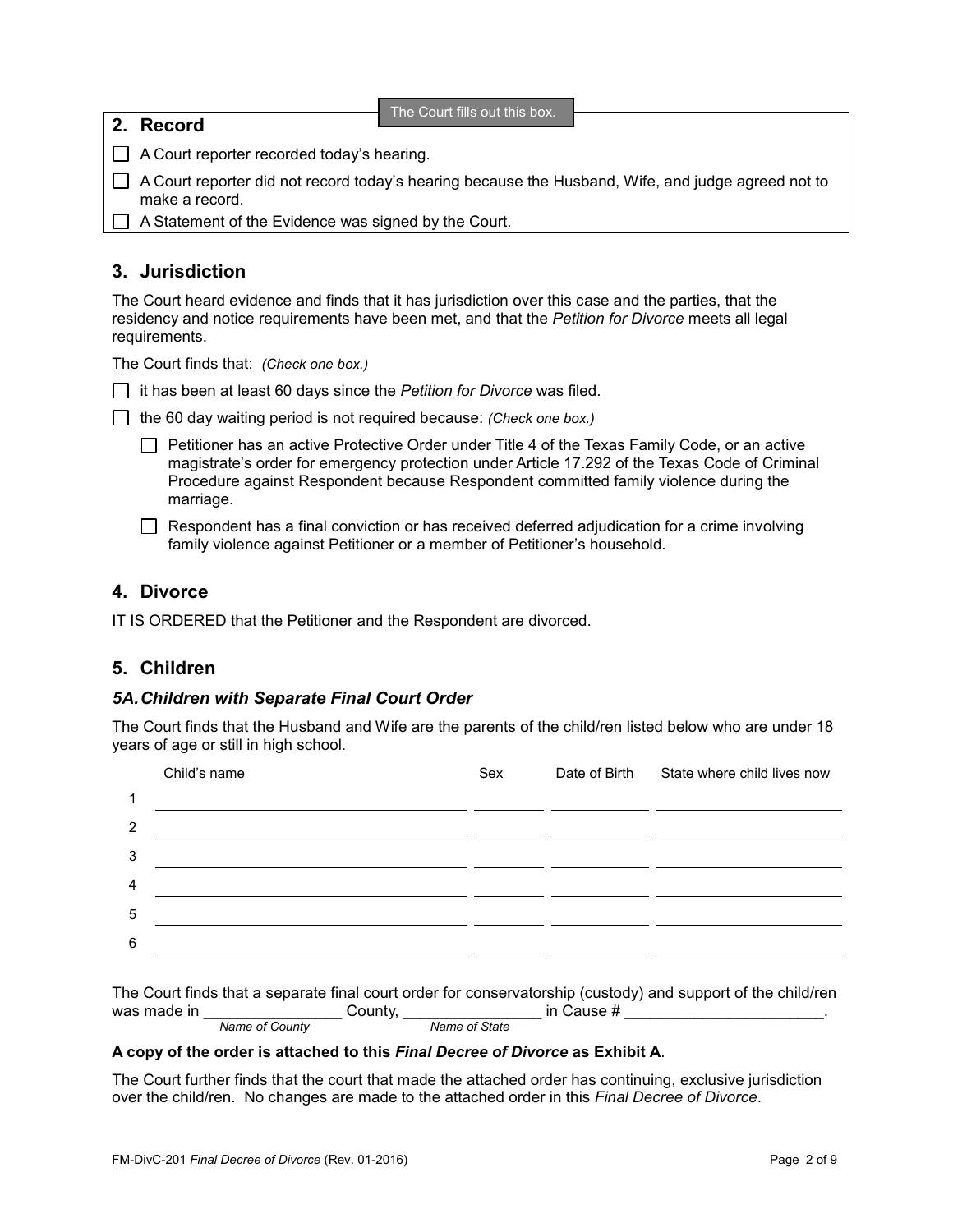### *5B.Wife Not Pregnant*

The Court finds that the Wife **is not** pregnant.

## *5C.Did the Wife have a Child with Another Man while Married to the Husband?*

*(Check one box.)*

The Court finds that the Wife **did not** have any children with another man while married to the Husband.

The Court finds that the Wife **did** have a child/children with another man while married to the Husband. All of the children born during the marriage that are not the husband's adopted or biological children are named below:

*List all children born during the marriage who are not the biological or adopted children of the husband.*

|                | Child's name | Sex | Date of Birth |
|----------------|--------------|-----|---------------|
| 1              |              |     |               |
| 2              |              |     |               |
| 3              |              |     |               |
| $\overline{4}$ |              |     |               |
| 5              |              |     |               |
| $\,6\,$        |              |     |               |
|                |              |     |               |

The Court further finds that paternity of each child listed above **has** been established,

*(Check one box. Attach copy of court order or Acknowledgement and Denial of Paternity for each child.)*

 $\Box$  A court order has established that another man is the biological father and/or the Husband is not the biological father of the child/ren listed here:

 $\mathcal{L}_\text{max}$  and  $\mathcal{L}_\text{max}$  and  $\mathcal{L}_\text{max}$  and  $\mathcal{L}_\text{max}$  and  $\mathcal{L}_\text{max}$  and  $\mathcal{L}_\text{max}$ 

A copy of the court order is attached to this Decree as Exhibit .

An *Acknowledgement of Paternity* was signed by the biological father and a *Denial of Paternity* was signed by the Husband for the child/ren listed here:

Each *Acknowledgment* and *Denial of Paternity* was filed with the Vital Statistics Unit. A copy of each *Acknowledgment* and *Denial of Paternity* is attached to this Decree as Exhibits \_\_\_\_\_\_\_\_.

\_\_\_\_\_\_\_\_\_\_\_\_\_\_\_\_\_\_\_\_\_\_\_\_\_\_\_\_\_\_\_\_\_\_\_\_\_\_\_\_\_\_\_\_\_\_\_\_\_\_\_\_\_\_\_\_\_\_\_\_\_\_\_\_\_\_\_\_\_\_\_\_\_\_\_\_\_.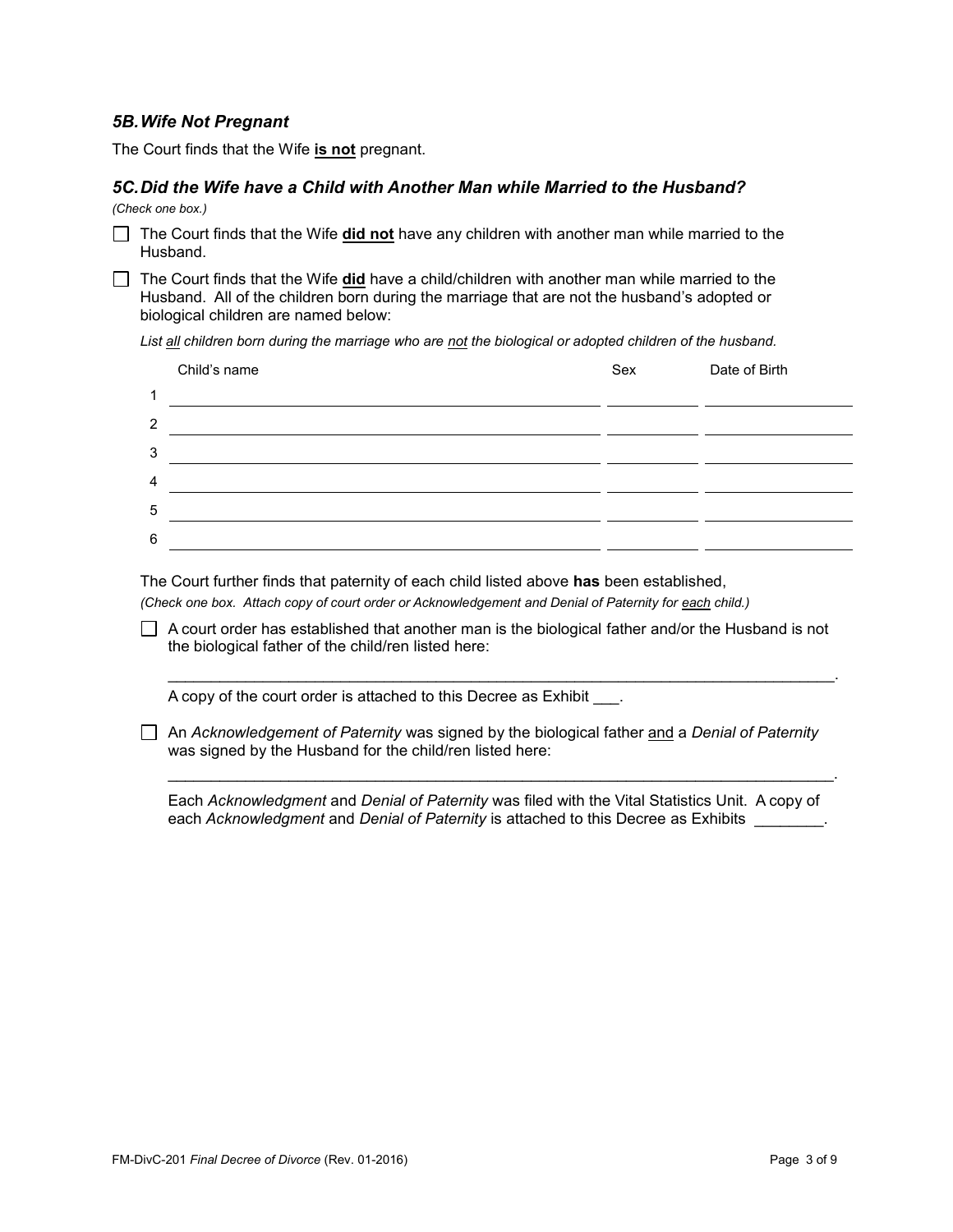**6. Property and Debt** *(Fill in all lines. If there is no property to declare in a particular category, write "none".)*

The Court finds that the following is a just and right division of the parties' property and debt.

### *6A.Husband's Separate Property*

The Court confirms that the Husband owns the following property as his separate property:

| <b>House or Land located at:</b>                                                                         |                       |       |                                                                                             |     |
|----------------------------------------------------------------------------------------------------------|-----------------------|-------|---------------------------------------------------------------------------------------------|-----|
|                                                                                                          | <b>Street Address</b> | City  | State                                                                                       | Zip |
| Husband owned this property before marriage.<br>Husband received this property as a gift or inheritance. |                       |       |                                                                                             |     |
| received them as a gift or inheritance during the marriage:                                              |                       |       | Cars, trucks, motorcycles or other vehicles Husband owned these vehicles before marriage or |     |
| Year<br>Make                                                                                             |                       | Model | Vehicle Identification No. [VIN]                                                            |     |

#### 3. **Other Money or Property Confirmed as Husband's Separate Property**

Husband owned the following money or property *before* the marriage or inherited or received the money or property as a gift *during* the marriage:

Husband received the following money recovery for personal injuries that occurred during the marriage that is not for lost wages or medical expenses:

## *6B.Husband's Community Property*

The Court ORDERS that the Husband is awarded the following community property as his sole and separate property and Wife is divested of *(loses)* all right, title, interest and claim in and to that property. Wife is ORDERED to sign any deeds or documents needed to transfer any property listed below to the Husband. Husband is responsible for preparing the documents.

- 1. All property in Husband's care, custody or control, or in Husband's name, that this Decree does not give to the Wife.
- 2. House or land located at:

|                    | <b>Street Address</b> | Citv | State | ∠ır |  |
|--------------------|-----------------------|------|-------|-----|--|
| Legal Description: |                       |      |       |     |  |
|                    |                       |      |       |     |  |

*Note: The legal description is on the deed you received when you became an owner of the house or land. It is also available at the county clerk's office in the county where the house or land is located. Do NOT use the legal description listed on your property tax bill because it is usually incomplete. IT IS VERY IMPORTANT THAT THIS INFORMATION IS CORRECT. If you are not absolutely sure, talk to a lawyer.*

- 3. All cash and money in any bank or other financial institution listed in Husband's name alone.
- 4. Any insurance policy that covers Husband's life.
- 5. Husband's cars, trucks, motorcycles or other vehicles listed below: Year Make Model Vehicle Identification No. [VIN]

6. Husband will also keep the following property: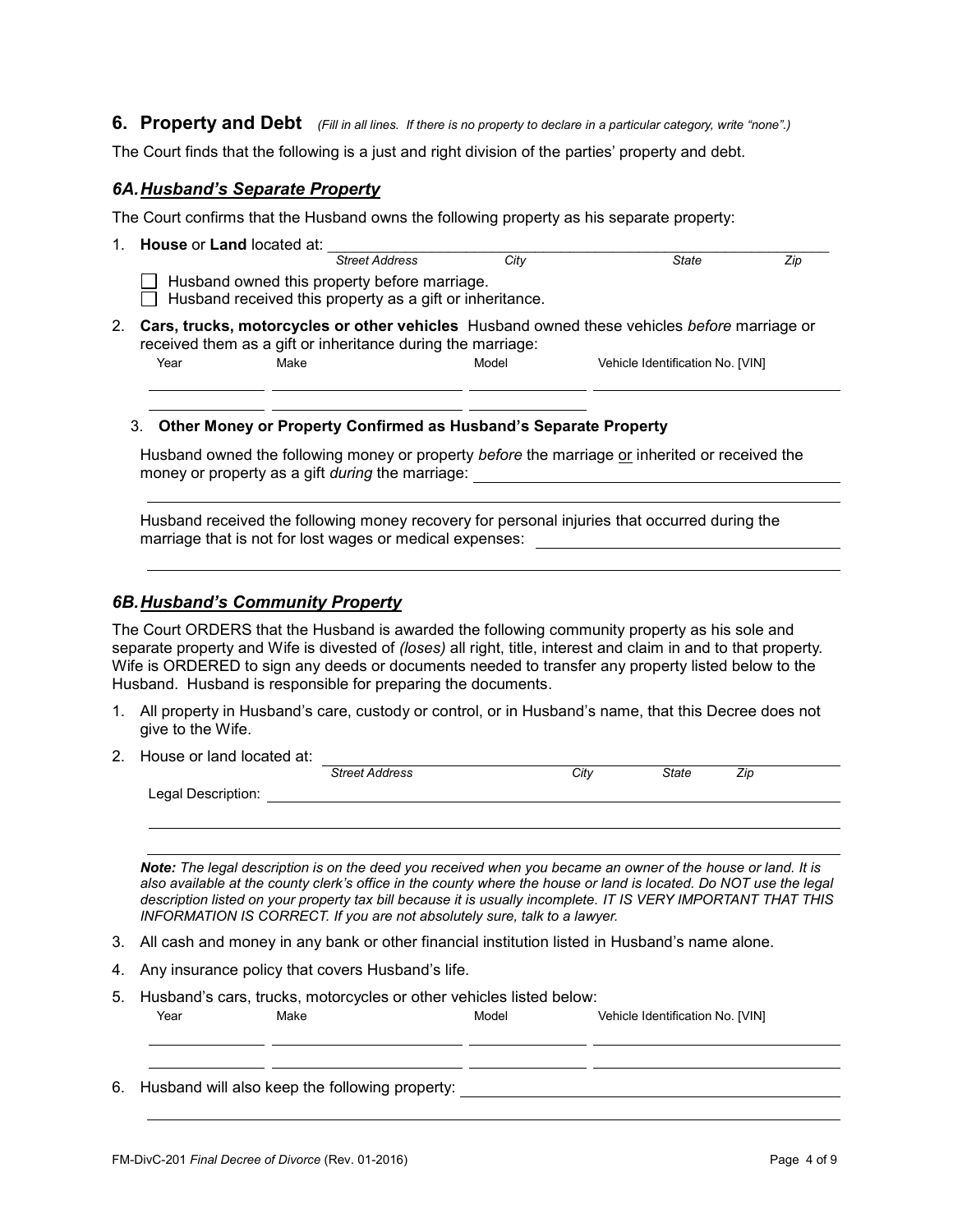### *6C.Wife's Separate Property*

The Court confirms that Wife owns the following property as her separate property:

1. **House** or **Land** located at:  $\frac{1}{\text{Street} \text{ Address}}$  City *Street Address City State Zip*  $\Box$  Wife owned this property before marriage.  $\Box$  Wife received this property as a gift or inheritance. 2. **Cars, trucks, motorcycles or other vehicles** Wife owned these vehicles *before* marriage or received them as a gift or inheritance during the marriage: Year Make Model Vehicle Identification No. [VIN]

## 3. **Other Money or Property Confirmed as Wife's Separate Property**

Wife owned the following money or personal property *before* the marriage or inherited or received the money or property as a gift *during* the marriage:

Wife received the following money recovery for personal injuries that occurred during the marriage that was not for lost wages or medical expenses:

#### *6D.Wife's Community Property*

The Court ORDERS that the Wife is awarded the following property as her sole and separate property and Husband is divested of *(loses)* all right, title, interest and claim in and to that property. Husband is ORDERED to sign any deeds or documents needed to transfer any property listed below to the Wife. Wife is responsible for preparing the documents.

- 1. All property in Wife's care, custody or control, or in Wife's name, that this Decree does not give to the Husband.
- 2. House or land located at: **Street Address City** City State Zip Legal Description:

*Note: The legal description is on the deed you received when you became an owner of the house or land. It is also available at the county clerk's office in the county where the house or land is located. Do NOT use the legal description listed on your property tax bill because it is usually incomplete. IT IS VERY IMPORTANT THAT THIS INFORMATION IS CORRECT. If you are not absolutely sure, talk to a lawyer.*

- 3. All cash and money in any bank or other financial institution listed in Wife's name alone.
- 4. Any insurance policy that covers Wife's life.
- 5. Wife's cars, trucks, motorcycles or other vehicles listed below:

| Year | Make                                           | Model | Vehicle Identification No. [VIN] |
|------|------------------------------------------------|-------|----------------------------------|
|      |                                                |       |                                  |
|      | 6. Wife will also keep the following property: |       |                                  |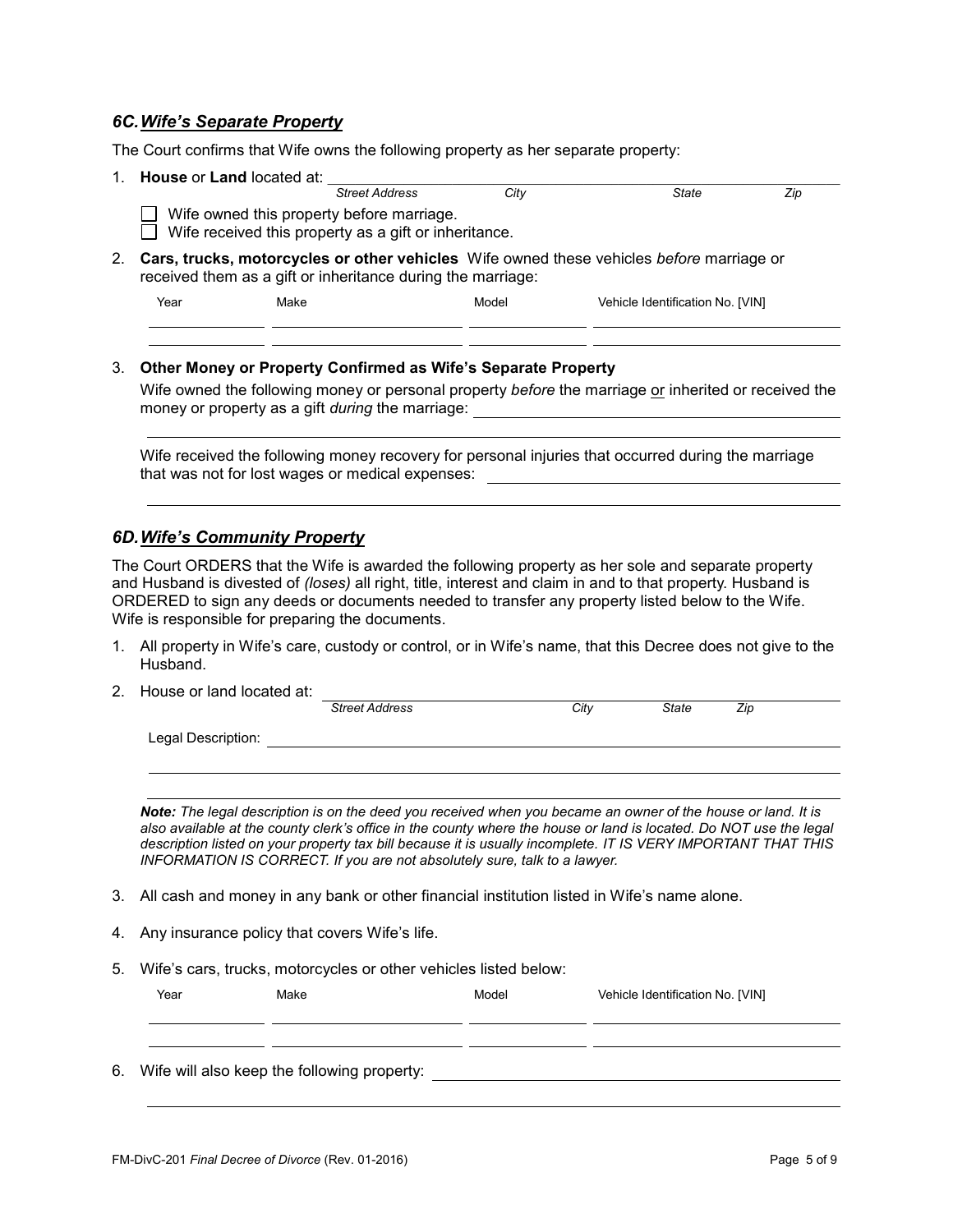## *6E.Retirement Funds in Husband's Name*

*(For example: pension, retirement, 401(k), 403(b), employee stock ownership, profit sharing, thrift, Keogh, and stock option plans, as well as individual retirement accounts (IRAs), annuities and variable annuity life insurance benefits.)*

The Court makes the following orders regarding retirement funds in Husband's name.

*(Check 6E(1) or 6E(2).)* 

- *6E(1)* Husband is awarded **100%** of all retirement funds in Husband's name alone, including but not limited to all rights to any pension, retirement, military retirement, 401(k), 403(b), employee stock ownership, profit sharing, thrift, Keogh, and stock option plans in Husband's name alone, along with 100% of any individual retirement accounts (IRAs), annuities, and variable annuity life insurance in Husband's name alone.
- *6E(2)* The following retirement funds in Husband's name are divided between Husband and Wife: *(It is very important to list the exact name and account number of any retirement fund being divided by the Court.)*

| Formal Name of Retirement Fund                                                                                                                                                           | <b>Account Number</b> |
|------------------------------------------------------------------------------------------------------------------------------------------------------------------------------------------|-----------------------|
|                                                                                                                                                                                          |                       |
|                                                                                                                                                                                          |                       |
|                                                                                                                                                                                          |                       |
| The Court ORDERS that the portion of each retirement fund listed above accrued between                                                                                                   |                       |
|                                                                                                                                                                                          |                       |
| signed by the Court: (Check one.)                                                                                                                                                        |                       |
| is awarded 50% to Husband and 50% to Wife and as more specifically described in<br>the Qualified Domestic Relations Order signed by the Court.                                           |                       |
| is awarded ______% to Husband and ______% to Wife and as more specifically<br>described in the Qualified Domestic Relations Order signed by the Court.                                   |                       |
| is awarded \$ ______________________ to Wife and the remainder to Husband and as<br>more specifically described in the <b>Qualified Domestic Relations Order</b> signed by<br>the Court. |                       |
| other:                                                                                                                                                                                   |                       |
|                                                                                                                                                                                          |                       |
|                                                                                                                                                                                          |                       |
|                                                                                                                                                                                          |                       |
|                                                                                                                                                                                          |                       |
|                                                                                                                                                                                          |                       |

The Court **ORDERS** that Husband is awarded all retirement funds in Husband's name alone that are not specifically awarded to Wife above.

**The Court checks this box, if applicable.**

A *Qualified Domestic Relations Order* was signed by the Court on the same day this *Final Decree of Divorce* was signed by the Court.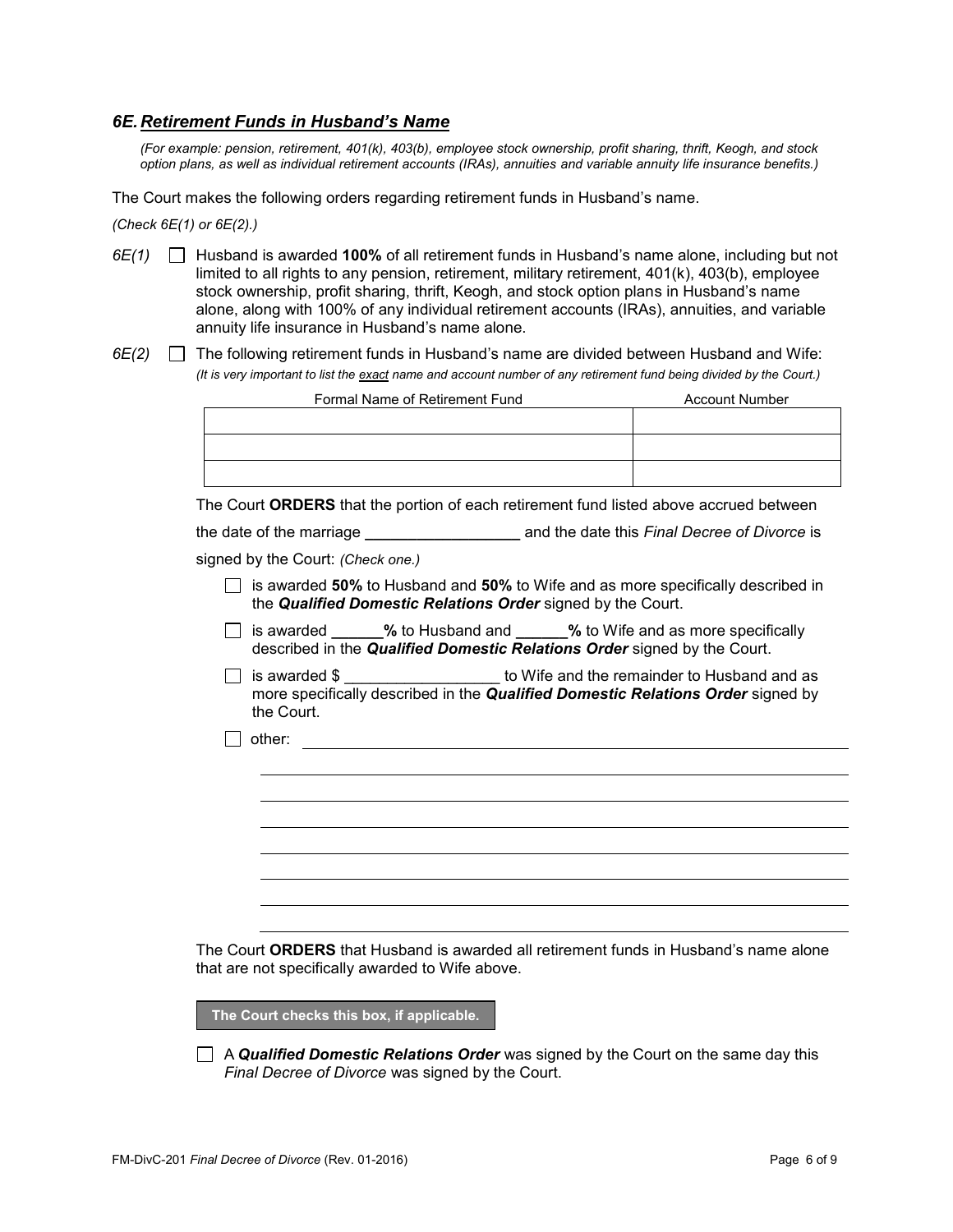### *6F. Retirement Funds in Wife's Name*

*(For example: pension, retirement, 401(k), 403(b), employee stock ownership, profit sharing, thrift, Keogh, and stock option plans, as well as individual retirement accounts (IRAs), annuities and variable annuity life insurance benefits.)*

The Court makes the following orders regarding retirement funds in Wife's name.

*(Check 6F(1) or 6F(2).)* 

- *6F(1)* Wife is awarded **100%** of all retirement funds in Wife's name alone, including all rights to any pension, retirement, military retirement, 401(k), 403(b), employee stock ownership, profit sharing, thrift, Keogh, and stock option plans in Wife's name alone, along with 100% of any individual retirement accounts (IRAs), annuities, and variable annuity life insurance in Wife's name alone.
- *6F(2)* The following retirement funds in Wife's name are divided between Husband and Wife: *(It is very important to list the exact name and account number of any retirement fund being divided by the Court. )*

| Formal Name of Retirement Fund | <b>Account Number</b> |
|--------------------------------|-----------------------|
|                                |                       |
|                                |                       |
|                                |                       |
|                                |                       |

The Court **ORDERS** that the portion of each retirement fund listed above accrued between

| the date of the marriage | and the date this Final Decree of Divorce is |  |
|--------------------------|----------------------------------------------|--|
|                          |                                              |  |

signed by the Court: *(Check one.)*

- is awarded **50%** to Wife and **50%** to Husband and as more specifically described in the *Qualified Domestic Relations Order* signed by the Court.
- **is awarded by to Wife and <b>by to Husband and as more specifically** described in the *Qualified Domestic Relations Order* signed by the Court.
- $\Box$  is awarded \$  $\Box$  to Husband and the remainder to Wife and as more specifically described in the *Qualified Domestic Relations Order* signed by the Court.
- other: the contract of the contract of the contract of the contract of the contract of the contract of the contract of the contract of the contract of the contract of the contract of the contract of the contract of the con

The Court **ORDERS** that Wife is awarded all retirement funds in Wife's name alone that are not specifically awarded to Husband above.

**The Court checks this box, if applicable.**

A *Qualified Domestic Relations Order* was signed by the Court on the same day this *Final Decree of Divorce* was signed by the Court.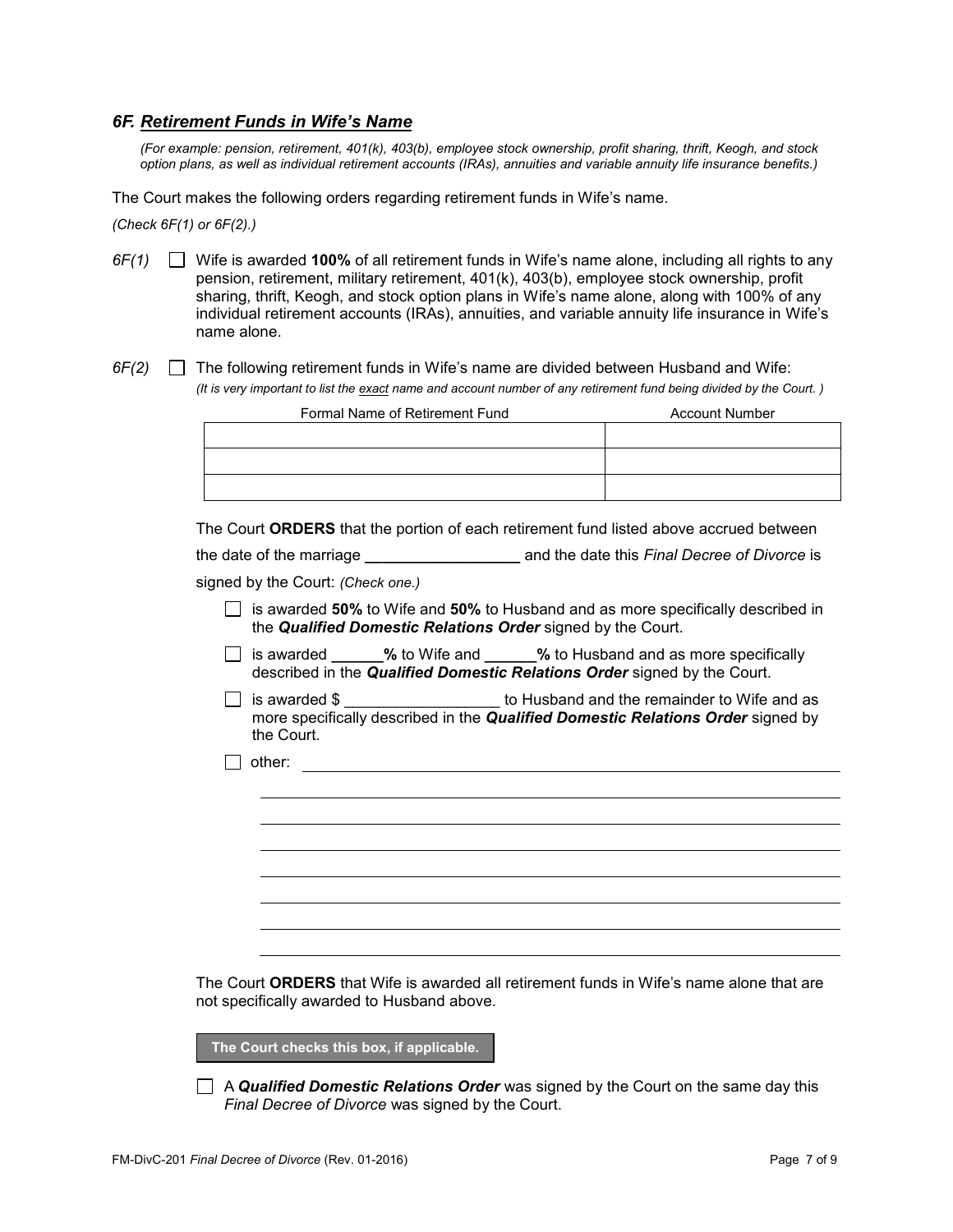## *6G.Debts to Husband*

The Court ORDERS Husband to pay the debts listed below:

- 1. All debts, taxes, bills, liens, and other charges, past, present and future, that are in Husband's name alone unless this Decree requires otherwise.
- 2. Any debt Husband incurred after separation. Date of separation: \_\_\_\_\_\_\_\_\_\_\_\_\_\_\_\_\_\_\_\_\_\_\_\_\_\_\_\_.

*Month* 

- 3. The balance due on any loan or mortgage for the real property (house or land) that this Decree gives to Husband alone.
- 4. The balance due on any loan for any vehicles that this Decree gives to Husband alone.
- 5. All other debts listed below, which are not in Husband's name alone: *(such as credit cards, student loans, medical bills, income taxes)*

## *6H.Debts to Wife*

The Court ORDERS Wife to pay the debts listed below:

- 1. All debts, taxes, bills, liens, and other charges, present and future, that are in Wife's name alone unless this Decree requires otherwise.
- 2. Any debt Wife incurred after separation. Date of separation: \_\_\_\_\_\_\_\_\_\_\_\_\_\_\_\_\_\_\_\_\_\_\_\_\_\_\_\_\_\_\_\_. *Month*
- 3. The balance due on any loan or mortgage for the real property that this Decree gives to Wife alone.
- 4. The balance due on any loan for any vehicles that this Decree gives to Wife alone.
- 5. All other debts listed below, which are not in Wife's name alone: *(such as credit cards, student loans, medical bills, income taxes)*

## **7. Muniment of Title**

This Decree shall serve as a muniment of title to transfer ownership of all property awarded to any party in this Final Decree of Divorce. *(A "muniment of title" creates an official record of ownership transfer.)*

## **8. Name Change**

The Court ORDERS the name of the: *(Check all boxes that apply.)*

 $\Box$  Husband changed back to a name used before marriage, as it appears below.

| -<br>-11 | . | . |
|----------|---|---|

 $\Box$  Wife changed back to a name used before marriage, as it appears below.

\_\_\_\_\_\_\_\_\_\_\_\_\_\_\_\_\_\_\_\_\_\_\_\_\_\_\_\_\_\_\_\_\_\_\_\_\_\_\_\_\_\_\_\_\_\_\_\_\_\_\_\_\_\_\_\_\_\_\_\_\_\_\_\_\_\_\_\_\_\_\_\_\_\_\_\_\_\_\_\_

*First Middle Last*